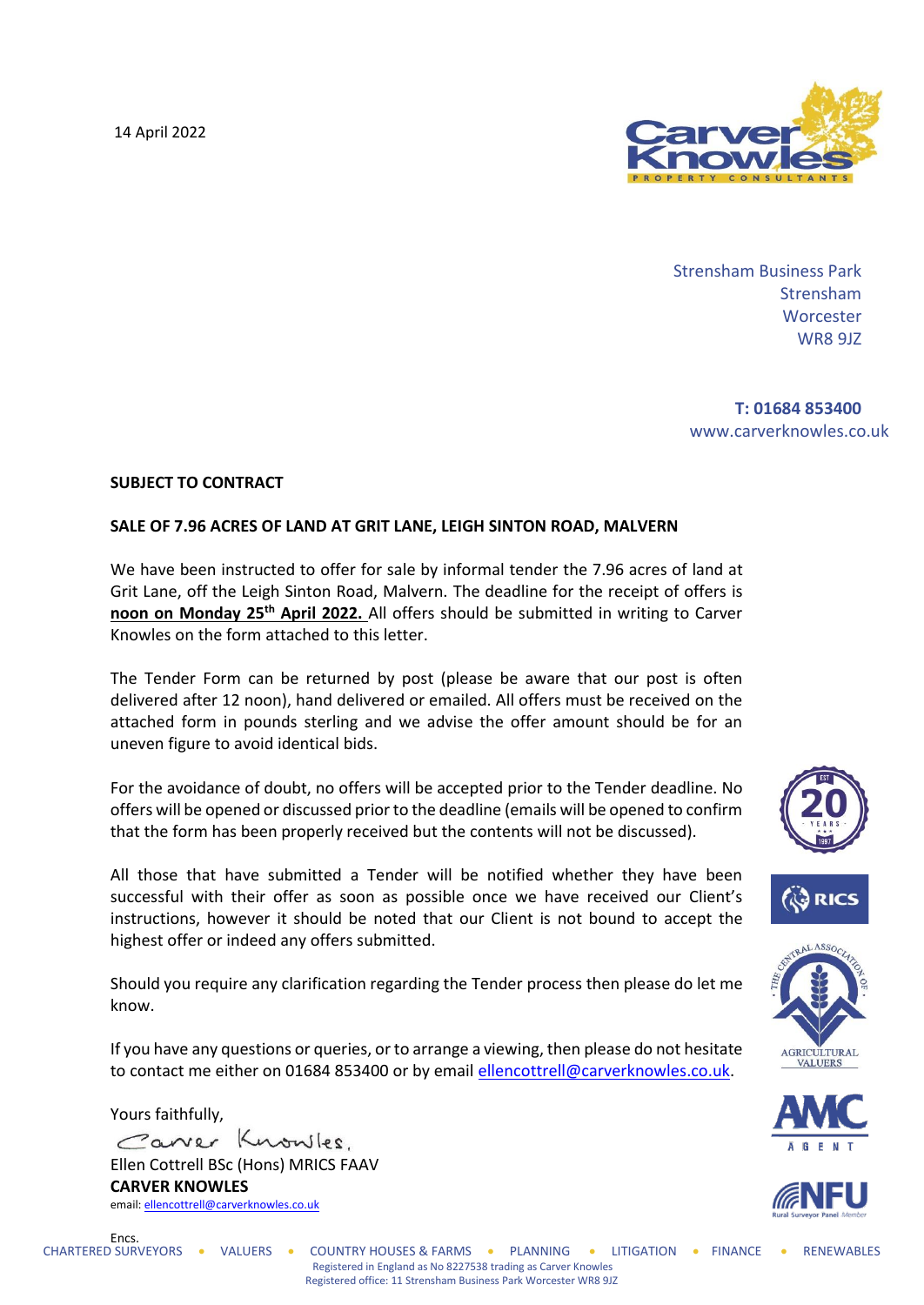

# **SALE OF 7.96 ACRES AT GRIT LANE, LEIGH SINTON ROAD, MALVERN (SUBJECT TO CONTRACT)**

#### **ALL OFFERS ARE TO BE SUBMITTED TO THE ADDRESS BELOW OR BY EMAIL**

# **BEFORE: 12.00 NOON ON MONDAY 25TH APRIL 2022**

# **CARVER KNOWLES, STRENSHAM BUSINESS PARK, STRENSHAM, WORCESTER, WR8 9JZ Email: [ellencottrell@carverknowles.co.uk](mailto:ellencottrell@carverknowles.co.uk)**

## **Tel: - 01684 853400**

**1** All offers should be completed on this form and returned to this office clearly marked "Land at Grit Lane, Malvern"

**2** Emailed forms are acceptable – please email to [ellencottrell@carverknowles.co.uk](mailto:ellencottrell@carverknowles.co.uk)

**3** The successful bidder (if any) will be notified as soon as possible.

| 4 Whilst it is our Client's firm intention to sell the Property, our clients do not bind themselves |
|-----------------------------------------------------------------------------------------------------|
| to accept the highest, or indeed, any offer.                                                        |

| Name of person(s)<br>making offer                                            |                                                                                                                                                                                         |
|------------------------------------------------------------------------------|-----------------------------------------------------------------------------------------------------------------------------------------------------------------------------------------|
| <b>Address of</b><br>person(s) making<br>offer                               |                                                                                                                                                                                         |
| Name of purchaser<br>(if different)                                          |                                                                                                                                                                                         |
| <b>Tel Number</b>                                                            |                                                                                                                                                                                         |
| <b>Email Address</b>                                                         |                                                                                                                                                                                         |
| Amount of offer in<br><b>f</b> (all offers to be made<br>in pounds sterling) | (a) My offer for the land subject to the Development Uplift<br>Clause, as included on the particulars, is:                                                                              |
|                                                                              | (b) My offer for the land subject to there being no<br>Development Uplift Clause, is:                                                                                                   |
|                                                                              |                                                                                                                                                                                         |
|                                                                              | You are able to submit two offers for consideration. If you are only<br>interested in the land subject to there being no Development Uplift<br>Clause, only submit one offer under (b). |
|                                                                              |                                                                                                                                                                                         |